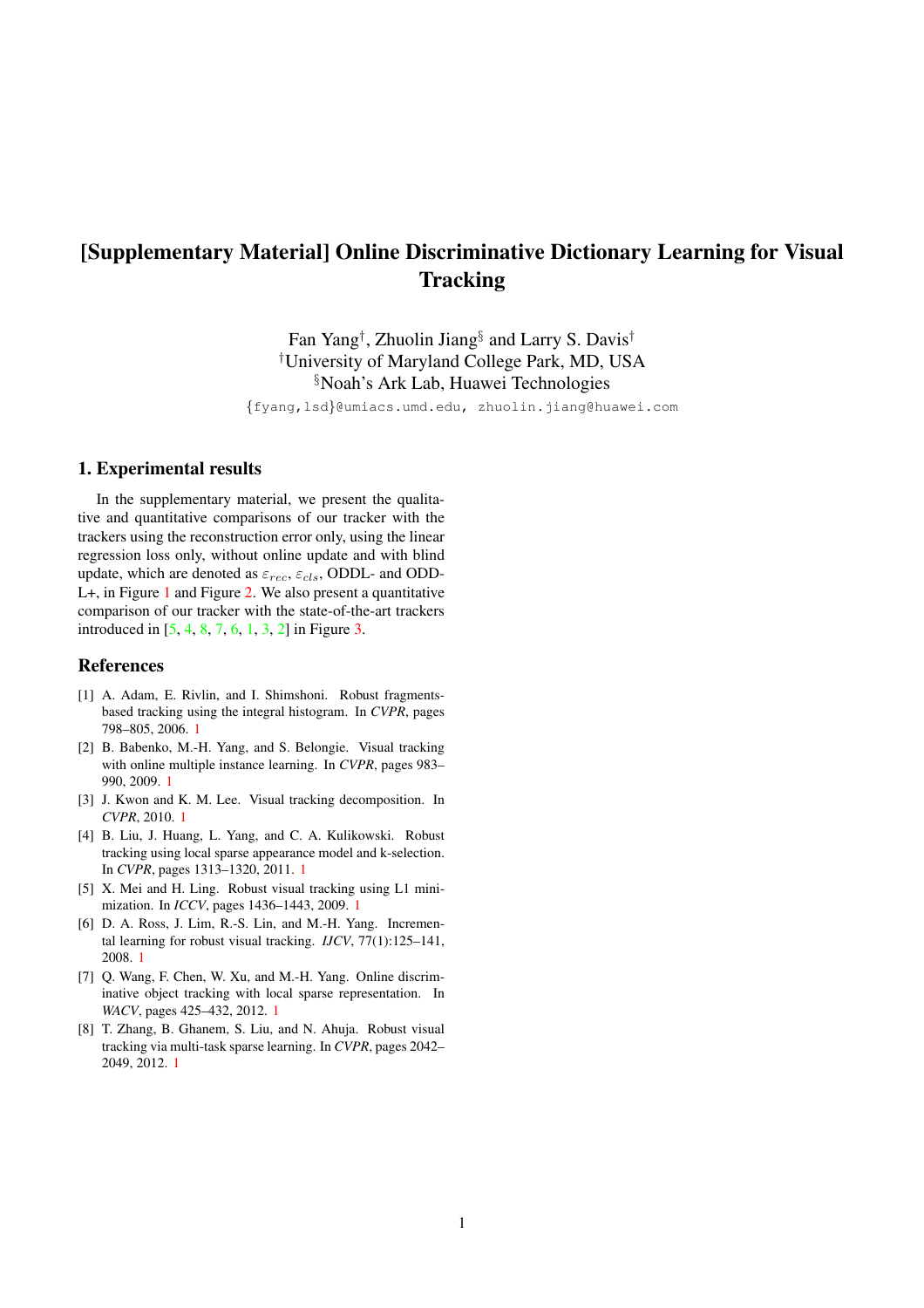<span id="page-1-0"></span>

Figure 1. Tracking results using our tracker and its four variants (εrec, εcls, ODDL- and ODDL+) on sequences *animal*, *car4*, *david*, *football*, *singer*, *stone*, *bolt*, *girl* and *twinnings*.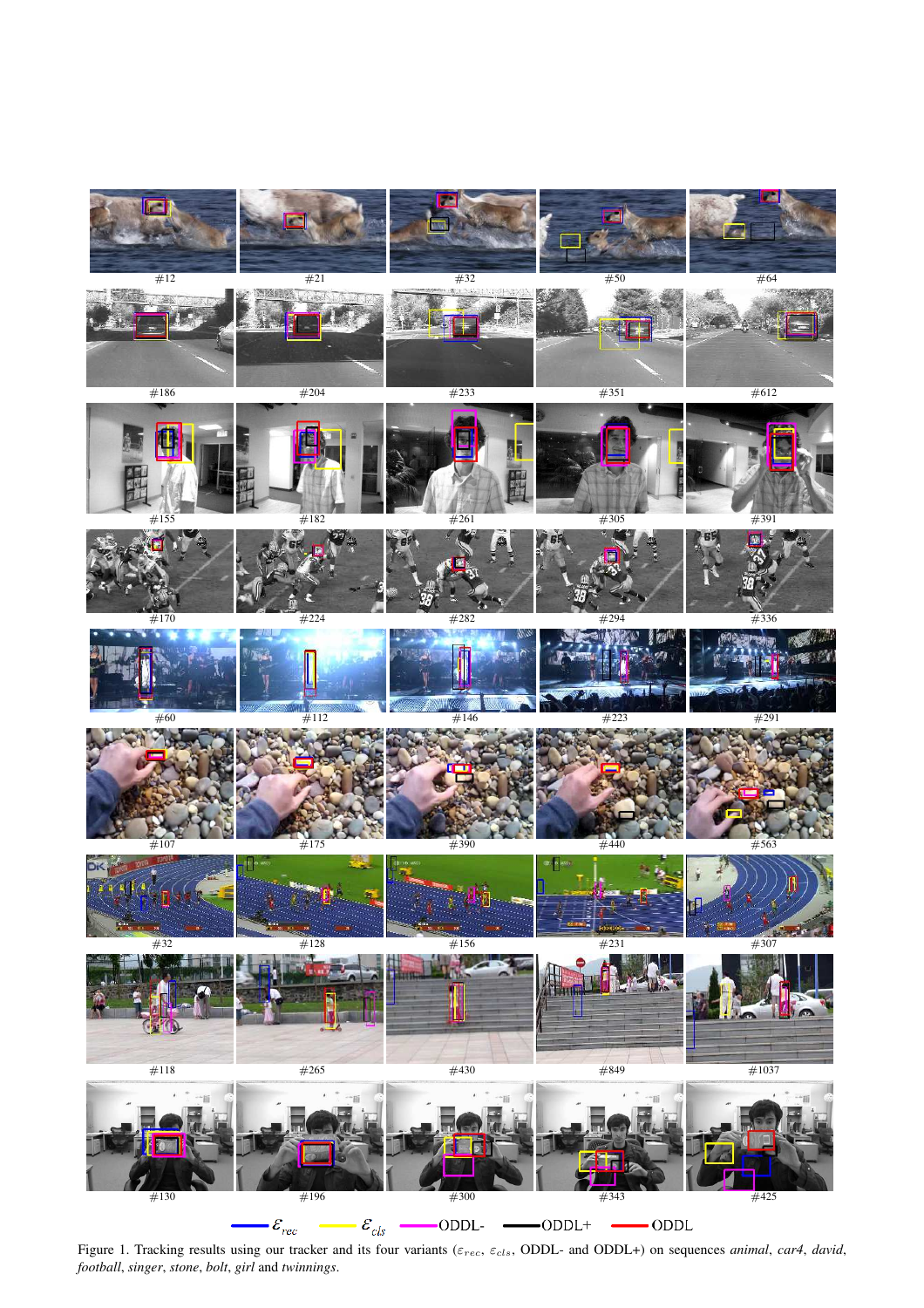

<span id="page-2-0"></span>Figure 2. Plots of center location error on all testing sequences using our tracker and trackers using the reconstruction error only ( $\varepsilon_{rec}$ ), using the linear regression loss only ( $\varepsilon_{cls}$ ), without online update (ODDL-) and with blind update (ODDL+).